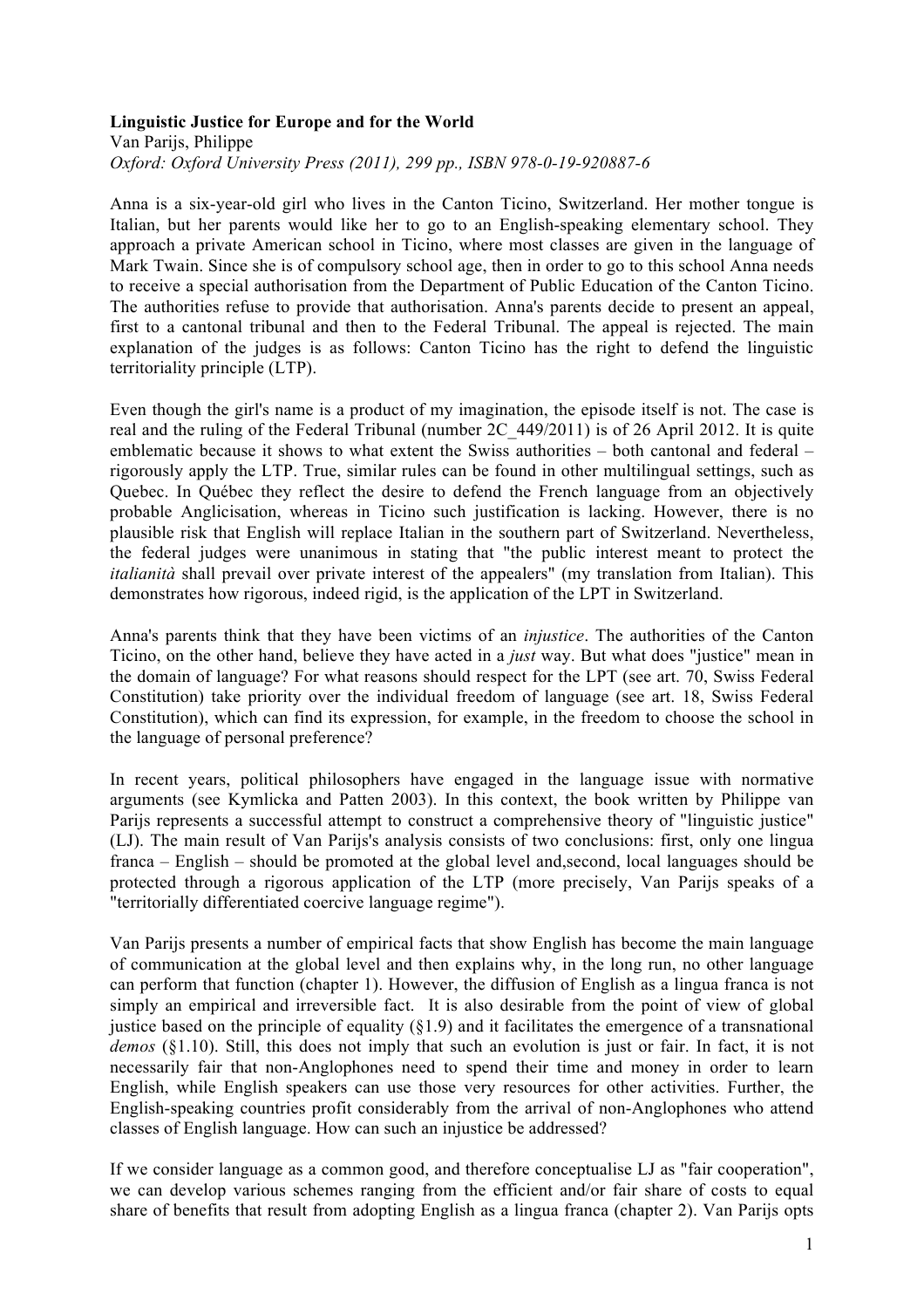for an equalisation of the proportion between costs and benefits. The result of such a scheme is that approximately half of the costs necessary for learning English would be supported by non-Anglophones, while the other half would be covered by English speakers.

Yet Van Parijs is less interested in language as a common good, than in language as a personal resource. From this point of view, we create injustice if we depart from an equal distribution of resources based on the diversity of native language equipments (p. 87). Out of this concern, Van Parijs conceives LJ as "equal opportunity" founded on distributive justice (chapter 3). Such a conception of justice requires a redistribution of resources from those who are advantaged from the linguistic point of view (the Anglophones) to those who are not (the non-Anglophones). This need not necessarily imply money transfers: it is possible to disseminate the lingua franca at almost no cost (for example, Van Parijs proposes the banning of dubbing movies into English and suggests opting for subtitles).

These measures are not sufficient, however. Theories of justice do not limit themselves to considerations of equal exchange or the equal redistribution of resources. Justice is also respect, dignity and esteem. Consequently, Van Parijs develops a third approach to LG (chapter 4), which he calls "parity of esteem" (also labelled "equal dignity" or "equal respect"). What does this mean? Sometimes it means that we would recognise, if only symbolically, the existence of a given language in a given context (suffice to mention the recognition of Romansh in Switzerland as a fourth "national language"). Sometimes, though, the symbols are not enough. LJ as "parity of esteem" requires much more than that. According to Van Parijs, it demands the application of the LTP (chapter 5). The LTP, however, shall not be defended with nationalist arguments (such as national sovereignty). Rather, it serves (a) to resist colonialist attitudes, (b) to avoid the disappearance of a minority language because its speakers, out of kindness, switch to the language of the majority (again, we can think of the Romansh speakers in the Grisons), and (c) to make sure that a local language can continue to be used as a medium of communication by its speakers, who are regarded as a political community.

Attentive readers might have noticed that two motivations that are frequently used in the justification of the LTP, especially in the Swiss context, are missing. These are "linguistic peace" (§5.7) and the promotion of language diversity (chapter 6). The latter, in particular, should not be seen as a goal in itself. Van Parijs convincingly draws our attention to a paradox, whereby the promotion of multilingualism not only can bring about a decrease of diversity, but may also result in a trade-off between diversity within a given linguistic area and diversity between different linguistic areas (§6.3).

No doubt a book exploring such a complex topic contains elements that can be criticised because they are not totally convincing or because they have not been sufficiently developed. In particular, the LTP, as formulated by Van Parijs, can be seen as too weak to protect local languages from dominant and hegemonic languages (see Grin 2011). Conversely, it can be considered as being too rigid to take into account the plurality of languages in contemporary societies and to respect language freedom (see De Schutter 2008). As far my reading of the book is concerned, I think that the role of *democracy* in the theory of LJ, albeit all but ignored by Van Parijs (see §5.13), requires further theoretical developments. Without question, the LTP has many merits and, in general, it should be defended. Nevertheless, we must admit that the idea that linguistic borders should be set once and for all clashes with some basic principles of liberal democracy. In my view, the response of Van Parijs to this critique is not totally satisfactory. However, we should recognise that his book offers an informed, intelligent and stimulating analysis of a problem that has been neglected in political theory. It is a seminal work on multilingualism that can hardly be ignored in future theoretical approaches.

Yet we still need to address an initial question of this review. Does LJ, as elaborated by Van Parijs, offer theoretical support to justify the decision not to allow Anna to go to an English-